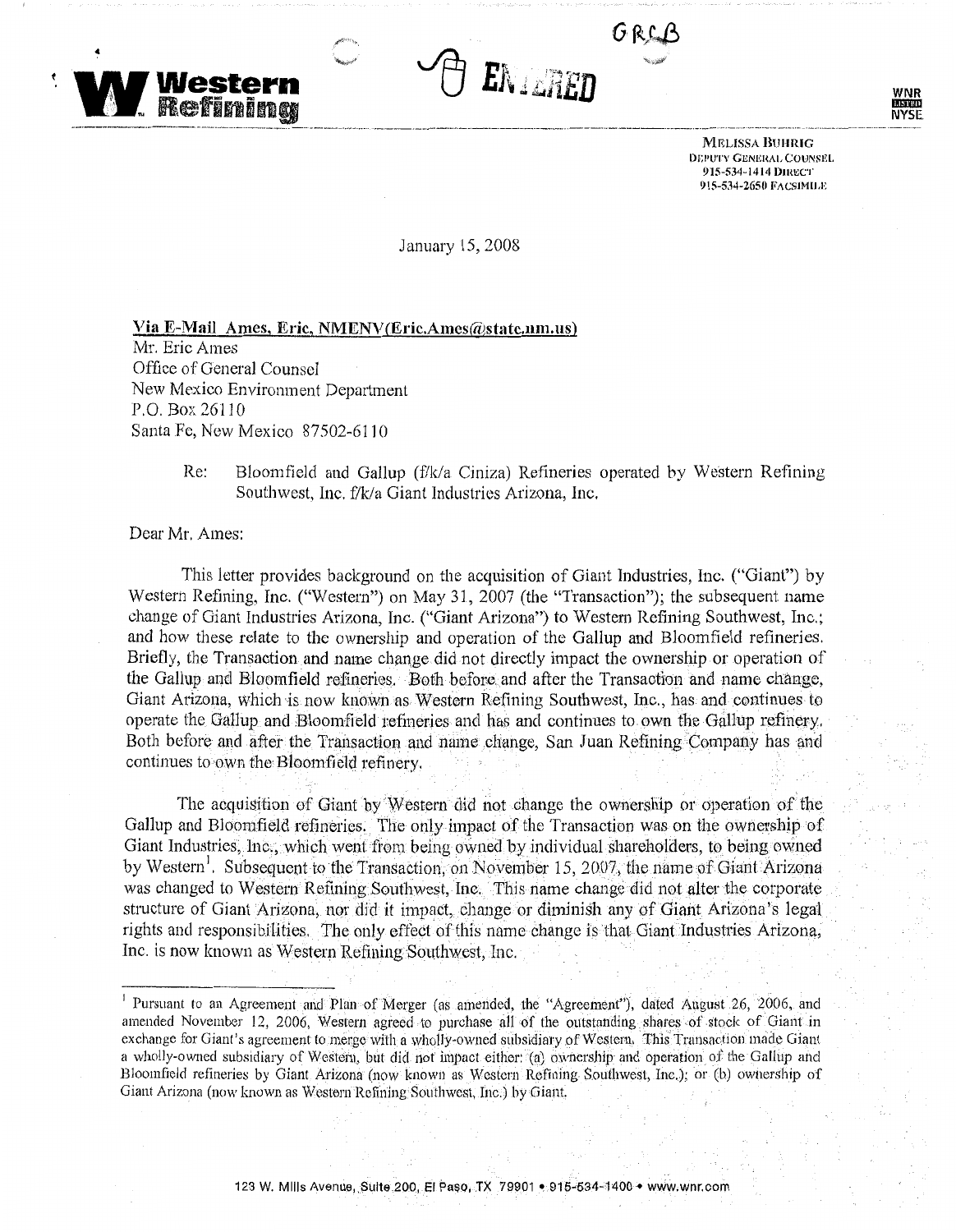Mr. Eric Ames January 15, 2008 Page 2 of 2

Attached as Attachment 1 is a chart showing the corporate structure of Giant prior to the Transaction and attached as Attachment *2* is a chart showing the corporate structure after the Transaction and after the name change. As you can see, the operator of the Gallup and Bloomfield refineries remains the same: Western Refining Southwest, Inc. formerly known as Giant Industries Arizona, Inc. Attached as Attachment 3 is a Certificate of Assistant Secretary affirming Leslie Ann Allen is the Senior Vice-President, Environmental Health and Safety, of Western Refining Southwest, lnc.

'

We arc hopeful this addresses any questions you may have on the ownership and operation of the Gallup and Bloomfield refineries. Please don't hesitate to contact me at (915) 534-1414 with questions, or if there is any other information I can provide.

 $\sqrt{\left( \frac{3}{2} \right)}$ Melissa Buhrig

Deputy General Counsel

Enclosures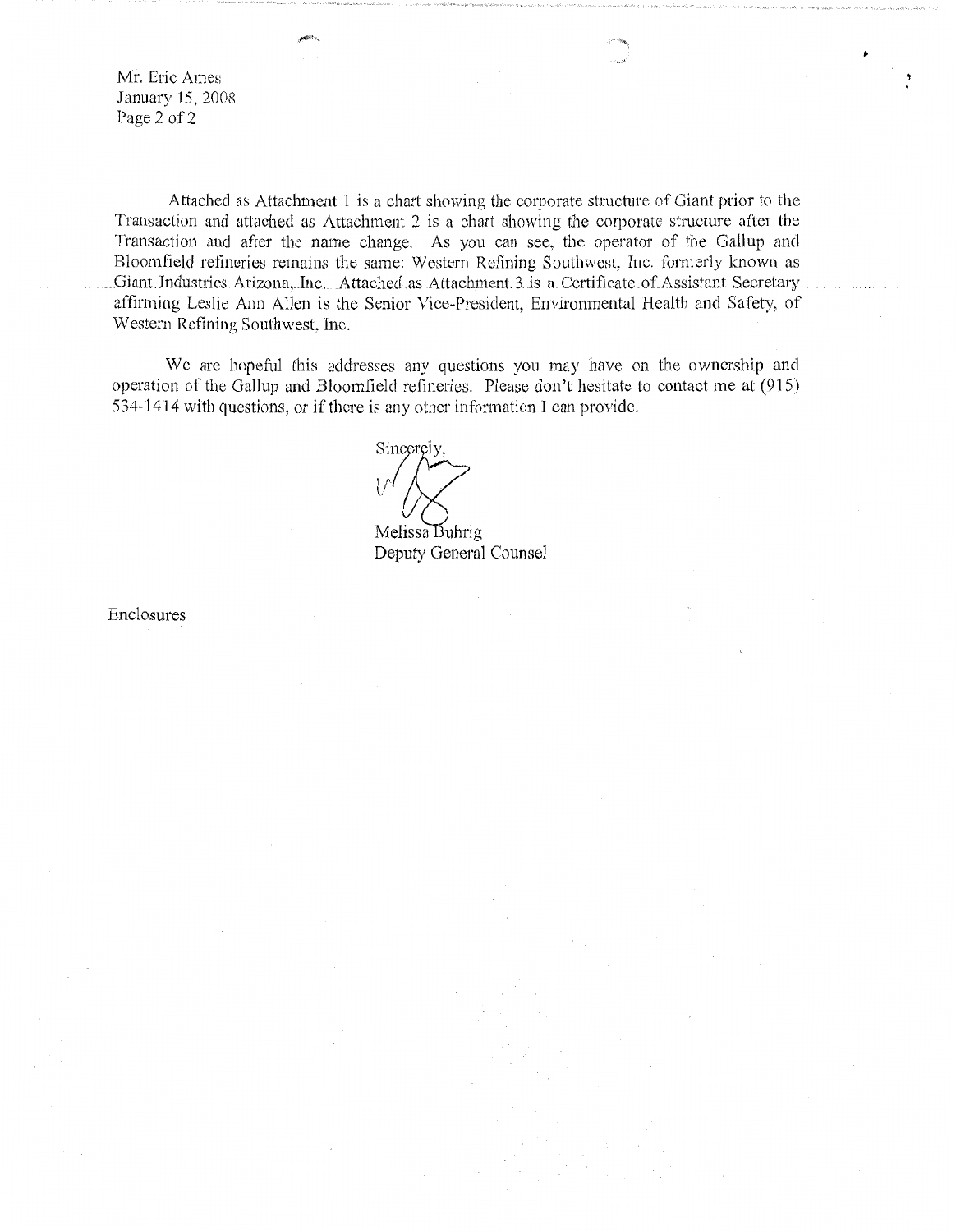$I \cap P$ 

.,.

## **Giant Industries, Inc.**

*(All entities are 100% owned by the parent entity unless otherwise expressly noted.)* 

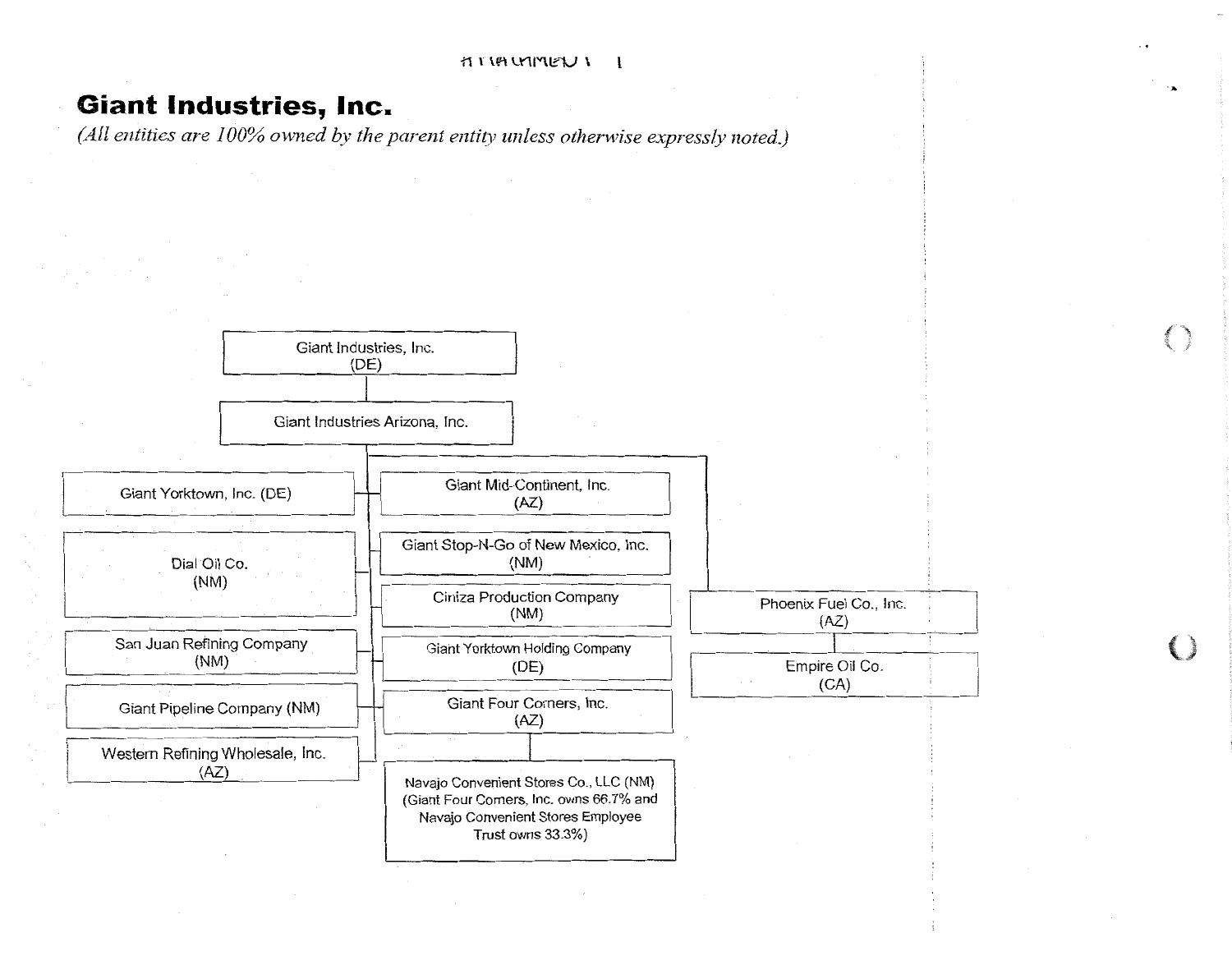

Western ALH Holdings I, LLC

 $(TX)$ 

Western ALH Holdings II, LLC

 $(TX)$ 

Western Refining ALH, LLC  $(TX)$ 

Ciniza Production Company

 $(NM)$ 

Western Refining Yorktown Holding Company

 $(DE)$ 

Giant Four Corners, Inc.

 $(AZ)$ 

Navajo Convenient Stores Co., LLC (NM) (Giant Four Comers, Inc. owns 66.7% and

Navaio Convenient Stores Emplovee Trust owns 33.3%)

 $(NM)$ 

San Juan Refining Company

 $(NM)$ 

Western Refining Pipeline Company (NM)

Western Refining Wholesale, Inc.  $(AZ)$ 

Empire Oil Co.

dba Western Refining Wholesale - California  $(CA)$ 

Formerly Giant Pipeline Company